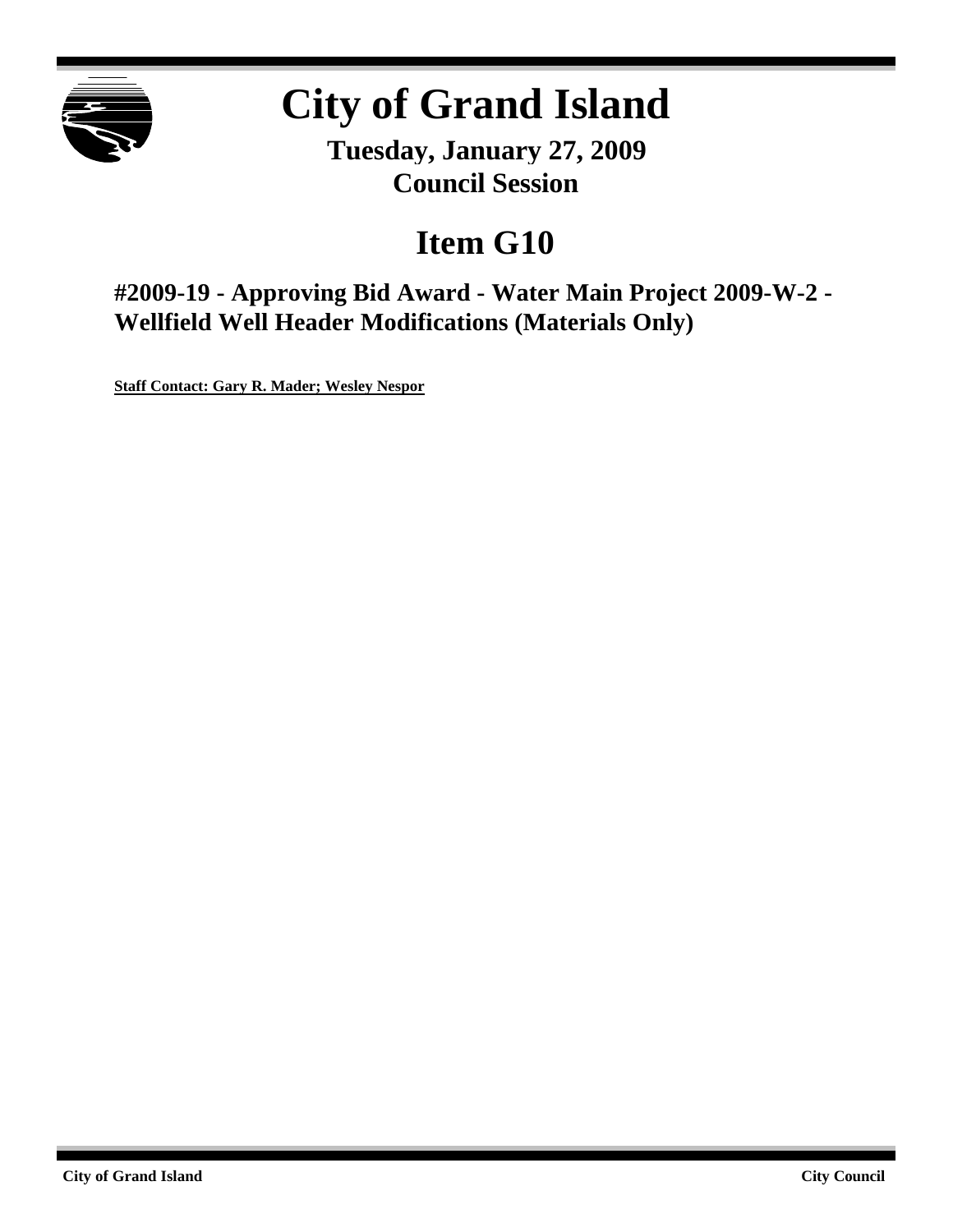# **Council Agenda Memo**

| <b>From:</b>    | Gary R. Mader, Utilities Director<br>Wesley Nespor, Asst. City Attorney/Purchasing |
|-----------------|------------------------------------------------------------------------------------|
| <b>Meeting:</b> | January 27, 2009                                                                   |
| Subject:        | <b>Wellfield Well Header Modifications</b><br>Project 2009-W-2 Material Bids       |
| Item $#$ 's:    | $G-10$                                                                             |
| $Presenter(s):$ | Gary R. Mader, Utilities Director                                                  |

# **Background**

The materials recommended for purchase under this contract are part of a project to increase the ability to mix waters from the 21 wells at the City's Wellfield. The need is driven by new EPA regulation of uranium as detailed below.

In 2003, the new regulation placing a Maximum Contaminate Level (MCL) on uranium in drinking water became effective. Uranium is a naturally occurring element in the aquifers of Nebraska and other states across the nation. Implementation of the new MCL began with the sampling of the state's municipal water systems in accordance with the EPA specified testing protocol. Samples of the Grand Island water supply for regulatory compliance were first taken in 2004. The sampling protocol requires testing for four consecutive quarters, with the average of the year long sampling results being the level by which system compliance is established. Sampling is done at the points at which the supply waters enter the water distribution system, referred to as "Points of Entry". Sampling and testing of the Grand Island water system showed full compliance with the new regulation.

Uranium is not an acute concern but rather is a concern over a lifetime of exposure. According the *Neb-Guide from the University of Nebraska*, "….*uranium in water supplies produces very little radioactivity, the health effects from exposure to uranium are primarily thought to be associated with the chemical properties of soluble uranium. Studies suggest that ingestion of high levels of uranium may be associated with an increased risk of kidney damage…Exposure to soluble uranium in drinking water has not been shown to increase the risk of developing cancer."*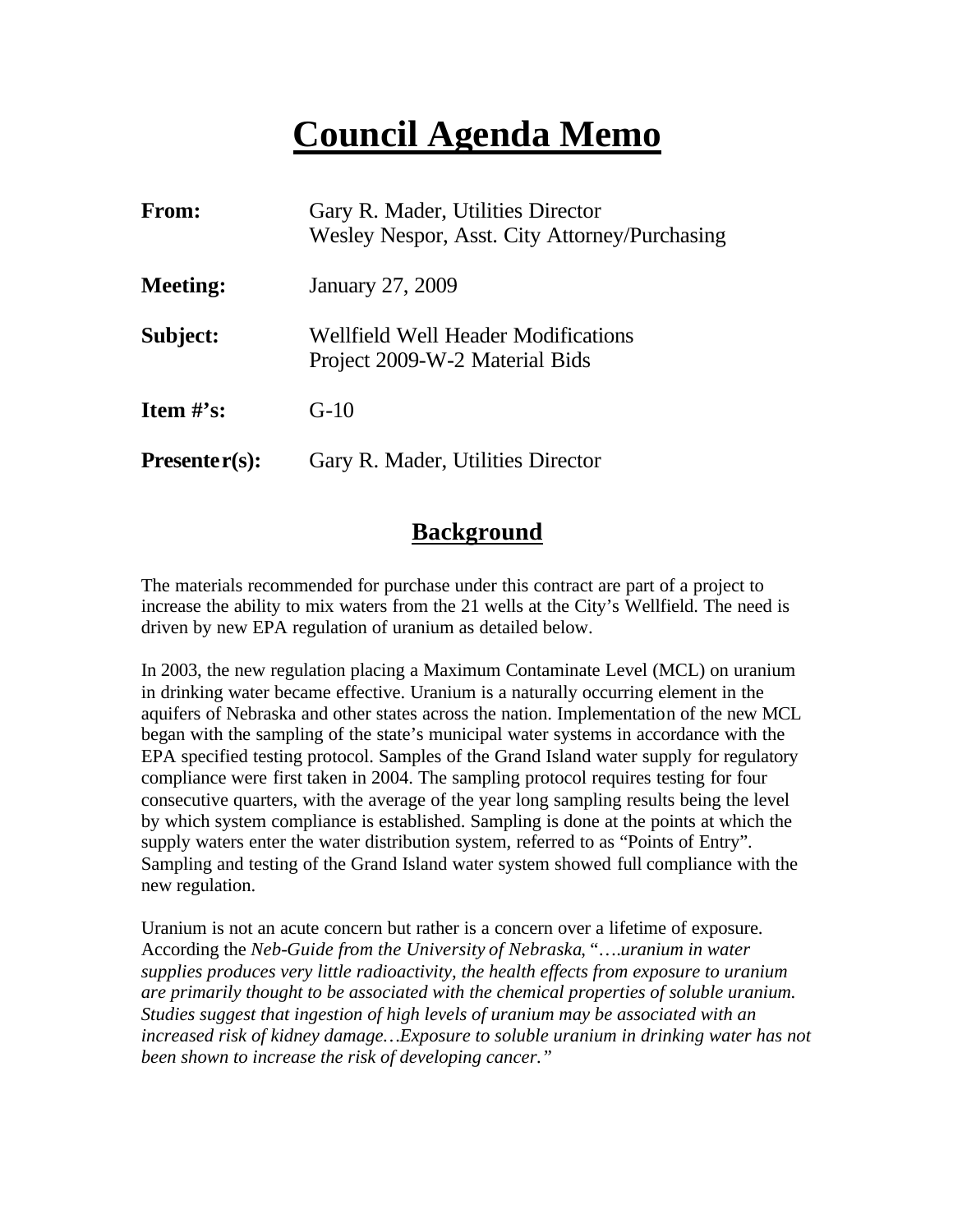The Utilities Department has monitored the presence of uranium in the naturally occurring aquifer in Central Nebraska for many years. In a five year study, conducted from 1978 to 1983, sponsored by the Central Platte Natural Resources District and conducted by Dr. Roy Spalding of the University of Nebraska, the uranium levels in the Central Platte Valley were tested and mapped. From that study, it is known that levels of uranium can vary substantially over relatively short distances. Additionally, Nebraska Health and Human Services (HHS) has worked very closely with several cities in the state where test results showed area water supplies exceeded the newly promulgated MCL. Because of the known variability from the 1983 report and the confirmation of that variability by the more recent HHS work, the Utilities Department established a regular testing regimen of each of the 21 wells at the Wellfield. The testing confirmed that the levels of uranium vary from well to well and generally increase from east to west along the length of the island upon which the wells are located. Several of the individual wells on the westerly end of the island exceeded the newly established MCL. Because the sampling is from a composite of supply waters, the overall contaminate levels at the Points of Entry to the water distribution system meet the new standard. As a result of the Utilities Department's sampling, the staging of operation among the Wellfield wells ha s been modified to prioritize supply from the easterly, lower uranium wells. That also requires modification of the operation of the pumping station there.

At present, the collector piping at the Wellfield, which brings the water from each well to the central pumping station, is generally configured from two separate directions, east and west. In order to increase the ability to blend water from the wells, cross ties of the collector piping headers at the pumping station are required, which requires tapping the existing headers, one of which is 36" in diameter. Utility engineering staff is working on the detailed design of the cross ties. That design has progressed to the point that some of the larger piping and fittings required can be purchased. Therefore, in order to provide the materials needed to increase the redundancy and flexibility of the operation of the Wellfield, specifications were prepared and bids solicited for Water Main Project 2009- W-2 – Wellfield Well Header Modifications Materials.

### **Discussion**

The specifications and Notice to Bidders were advertised in accordance with the City Procurement Code, and bids were publicly opened on January 15, 2009 at 11:00 a.m. Two bids were received as tabulated below.

| Item                    | <b>Bid</b>   | Exceptions | Delivery  | <b>Bidder</b>          |
|-------------------------|--------------|------------|-----------|------------------------|
| $C.1.01$ , Pipe, etc.   | \$29,986.67  | None       | 2-4 weeks | Municipal Supply, Inc. |
| $C.1.02$ , Valves, etc. | \$98,601.97  | None       | 4-8 weeks | Hastings, NE           |
| C.1.03, All Materials   | \$128,588.64 | None       | 2-8 weeks |                        |
|                         |              |            |           |                        |
| $C.1.01$ , Pipe, etc.   | \$35,458.46  | None       | 2-4 weeks | HD Supply,             |
| C.1.02, Valves, etc.    | \$82,273.41  | None       | 4-6 weeks | Omaha, NE              |
| C.1.03, All Materials   | \$117,731.87 | None       | 2-6 weeks |                        |

A list of materials included in each bid item is attached.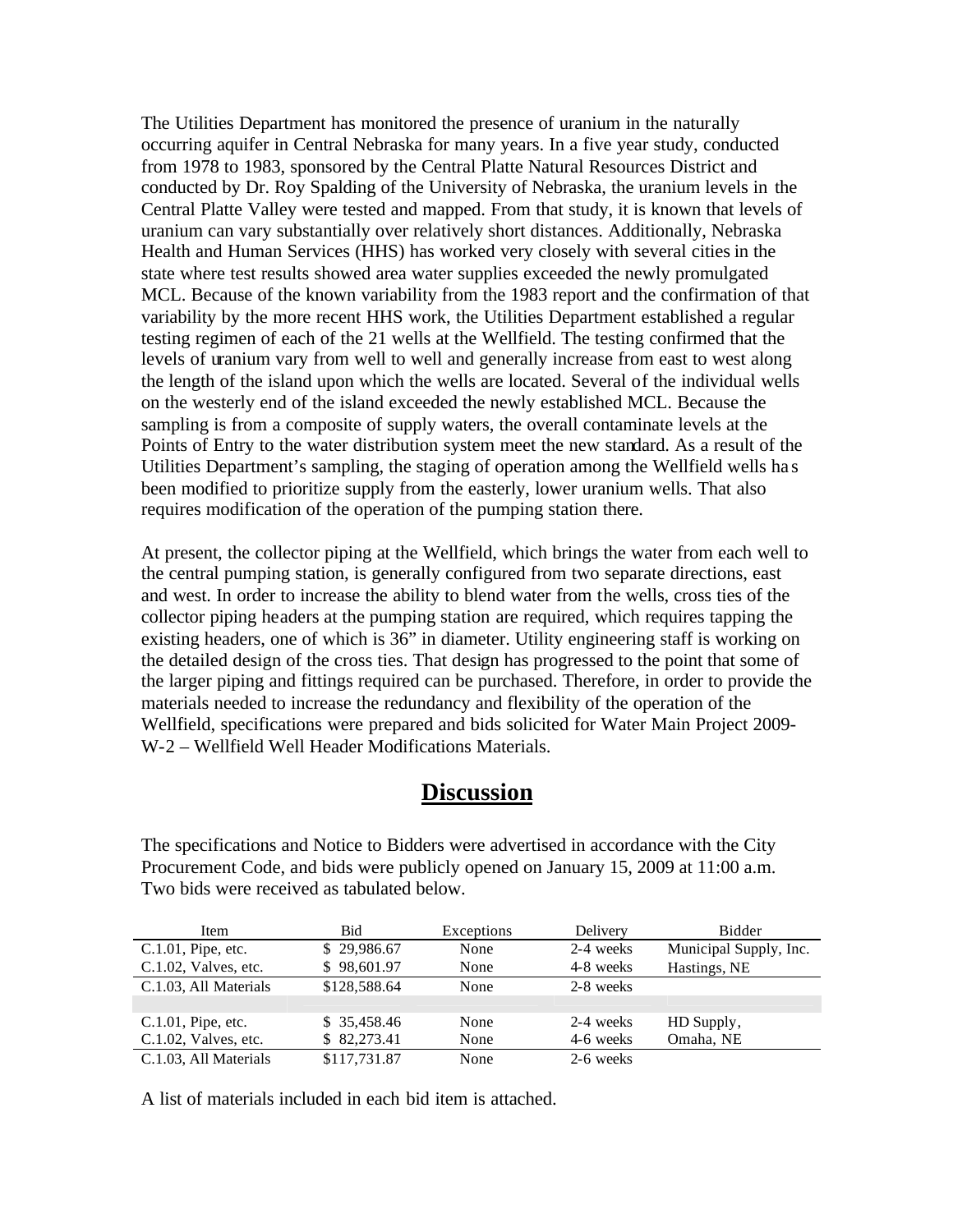The specifications were prepared to allow the City to select, accept, and award any or all items to the low bidder on each bid item, whichever combination provides the best and lowest overall cost. The combination of the bid price of Item C.1.01 from Municipal Supply in the amount of \$29,986.67; and Item C.1.02 from HD Supply in the amount of \$82,273.41; results in an overall total of \$112,260.08. Construction funds are available in the FY 2008-2009 Budget.

#### **Alternatives**

It appears that the Council has the following alternatives concerning the issue at hand. The Council may:

- 1. Move to approve
- 2. Refer the issue to a Committee
- 3. Postpone the issue to future date
- 4. Take no action on the issue

# **Recommendation**

City Administration recommends that the Council accept and award Item C.1.01 to Municipal Supply of Hastings, Nebraska in the amount of \$29,986.67; and accept and award Item C.1.02 to HD Supply of Omaha, Nebraska in the amount of \$82,273.41

### **Sample Motion**

Move to approve award of Item C.1.01 to Municipal Supply of Hastings, Nebraska in the amount of \$29,986.67, and award Item C.1.02 to HD Supply of Omaha, Nebraska in the amount of \$82,273.41.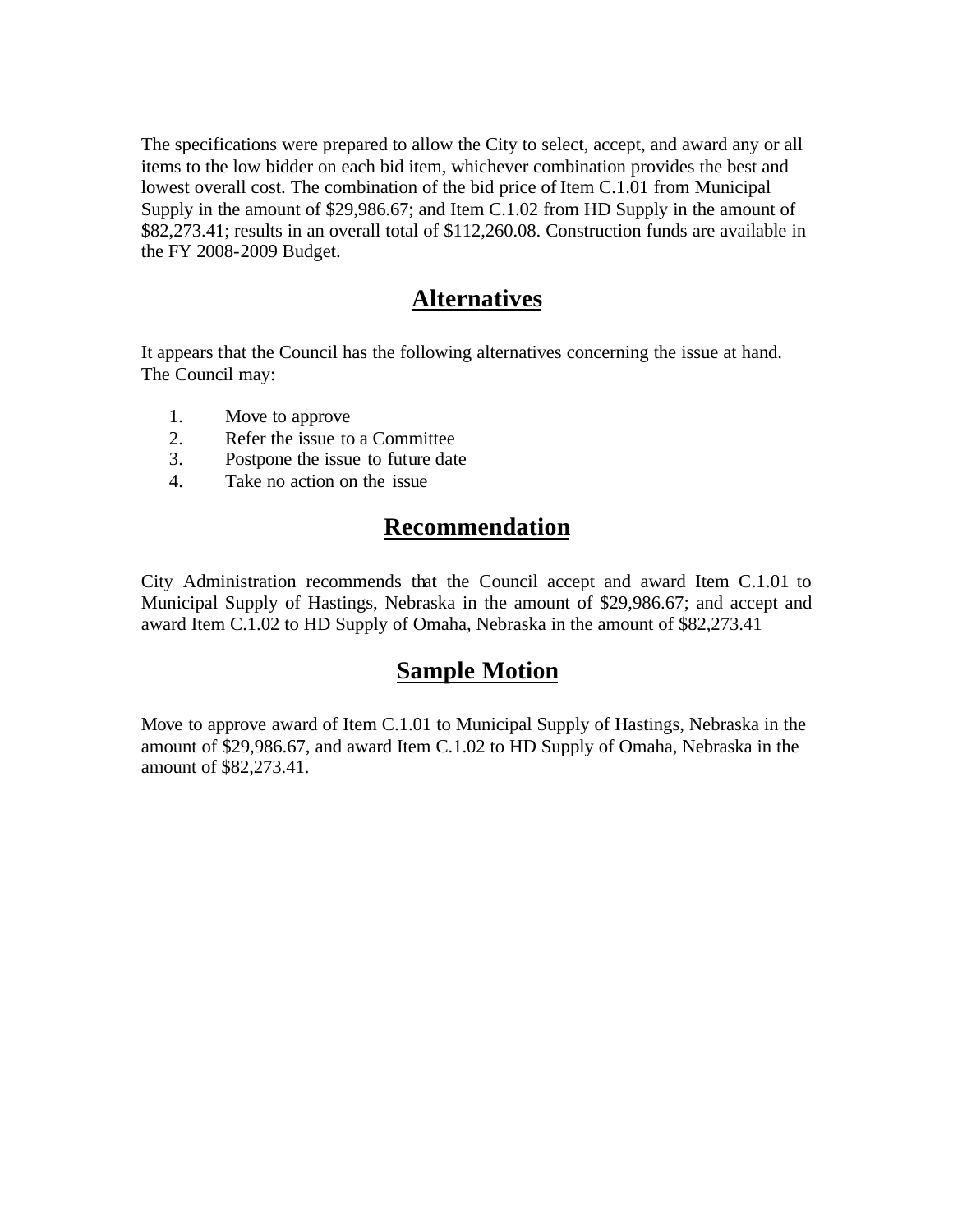#### **CITY OF GRAND ISLAND, NEBRASKA UTILITIES DEPARTMENT** Bid: 1/15/2009 **WMP 2009-W-2, Wellfield Well Header Modifications, MATERIALS**

|                   |                        |                 | <b>Municipal Supply, Inc.</b> |                 |   | <b>HD Supply</b> |                 |
|-------------------|------------------------|-----------------|-------------------------------|-----------------|---|------------------|-----------------|
|                   |                        |                 | Hastings, NE                  |                 |   | Omaha, Ne        |                 |
| <b>ITEM</b>       | <b>DESCRIPTION</b>     | <b>QUANTITY</b> | Bid \$                        | <b>Delivery</b> |   | Bid \$           | <b>Delivery</b> |
| C.1.01            | 18" D.I Pipe (sj)      | 18.00 LF        | \$29,986.67                   | 2-4 weeks       | * | \$34,670.76      | 2-4 weeks       |
|                   | 6" D.I Pipe (sj)       | 36.00 LF        |                               |                 |   |                  |                 |
|                   | 20"x20"x6" Tee (mj)    | 2.00 EA         |                               |                 |   |                  |                 |
|                   | 20"x18" Reducer (mj)   | 2.00 EA         |                               |                 |   |                  |                 |
|                   | 20"x45 Ell (mj)        | 3.00 EA         |                               |                 |   |                  |                 |
|                   | 20" Retainer Gland     | 12.00 EA        |                               |                 |   |                  |                 |
|                   | 18" Retainer Gland     | 2.00 EA         |                               |                 |   |                  |                 |
|                   | 6" Retainer Gland      | 8.00 EA         |                               |                 |   |                  |                 |
|                   | $6"x90°$ Ell (mj)      | 2.00 EA         |                               |                 |   |                  |                 |
| <b>ITEM</b>       | <b>DESCRIPTION</b>     | <b>QUANTITY</b> | Bid \$                        | <b>Delivery</b> |   | Bid \$           | <b>Delivery</b> |
| C.1.02            | 36"x20" Tapping Sleeve | 1.00 EA         | \$98,601.97                   | 4-8 weeks       |   | \$82,273.41      | 4-6 weeks       |
|                   | 20"x20" Tapping Sleeve | 1.00 EA         |                               |                 |   |                  |                 |
|                   | 18"x18" Tapping Sleeve | 2.00 EA         |                               |                 |   |                  |                 |
|                   | 20" Tapping Valve      | 2.00 EA         |                               |                 |   |                  |                 |
|                   | 18" Tapping Valve      | 2.00 EA         |                               |                 |   |                  |                 |
|                   | 6" RW Gate Valve       | 2.00 EA         |                               |                 |   |                  |                 |
|                   | Valve Box              | 2.00 EA         |                               |                 |   |                  |                 |
| <b>ITEM</b>       | <b>DESCRIPTION</b>     | <b>QUANTITY</b> | Bid \$                        | <b>Delivery</b> |   | Bid \$           | <b>Delivery</b> |
| C <sub>1.03</sub> | <b>All Materials</b>   |                 | \$128,588.64                  | 2-8 weeks       | * | \$116,944.17     | 2-6 weeks       |

\* Evaluated price

Low Item C.1.01 \$29,986.67 Municipal Supply, Inc<br>
Low Item C.1.02 \$82,273.41 HD Supply Low Item C.1.02  $$82,273.41$  HD Supply Total Low \$112,260.08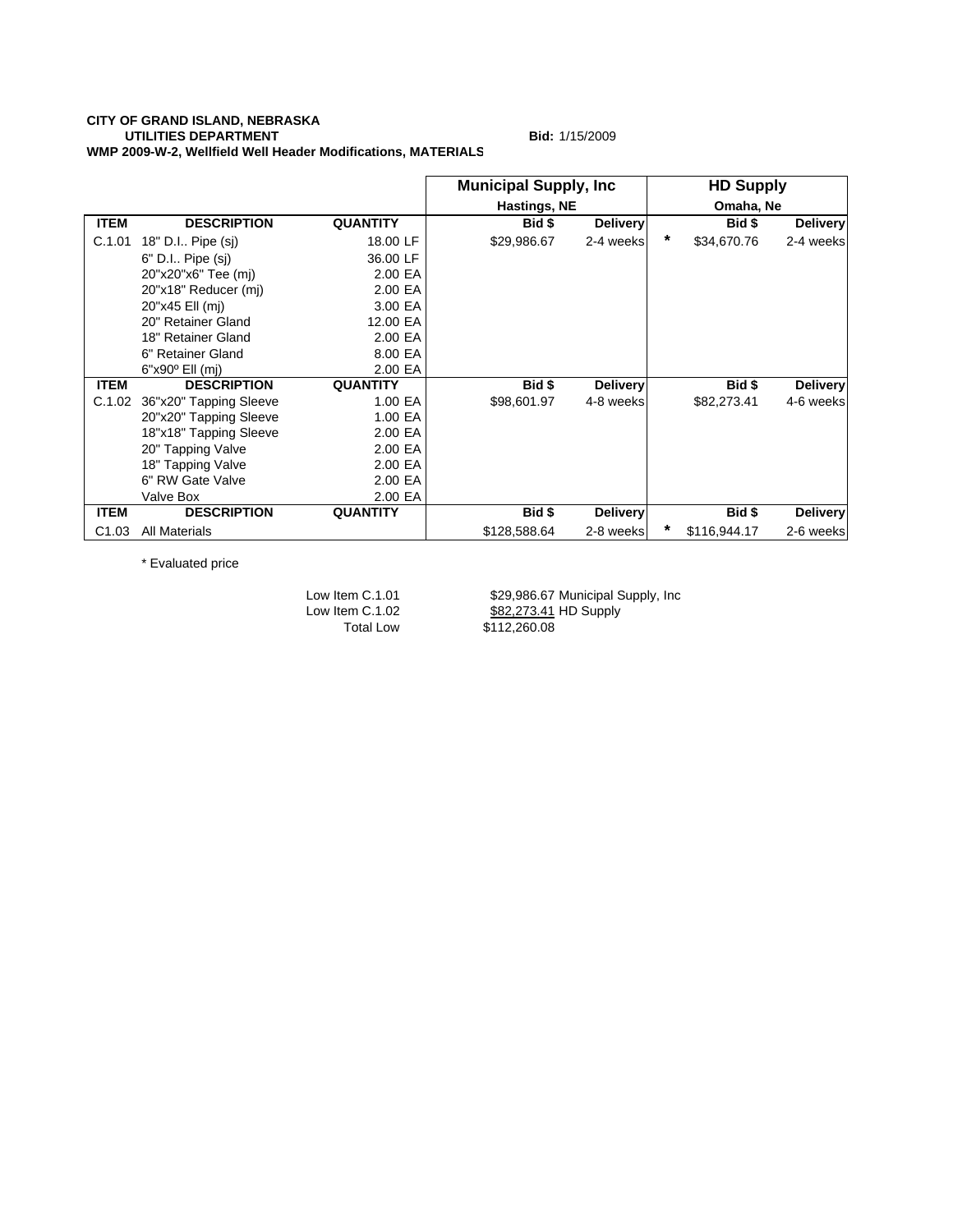### *Purchasing Division of Legal Department* **INTEROFFICE MEMORANDUM**



Wes Nespor, Purchasing Agent

*Working Together for a Better Tomorrow, Today*

#### **BID OPENING**

| <b>BID OPENING DATE:</b>      | January 15, 2009 at 11:00 a.m.                                                                    |
|-------------------------------|---------------------------------------------------------------------------------------------------|
| <b>FOR:</b>                   | <b>Water Main Project 2009-W-2</b><br><b>Wellfield Well Header Modifications (Materials Only)</b> |
| <b>DEPARTMENT:</b>            | <b>Utilities</b>                                                                                  |
| <b>ESTIMATE:</b>              | \$98,000.00                                                                                       |
| <b>FUND/ACCOUNT:</b>          | 525                                                                                               |
| <b>PUBLICATION DATE:</b>      | <b>January 2, 2009</b>                                                                            |
| <b>NO. POTENTIAL BIDDERS:</b> | 8                                                                                                 |

#### **SUMMARY**

| <b>Bidder:</b>       | <b>Municipal Supply, Inc.</b> | <b>HD Supply Waterworks</b>  |
|----------------------|-------------------------------|------------------------------|
|                      | <b>Hastings, NE</b>           | Omaha, NE                    |
| <b>Bid Security:</b> | \$6,500.00                    | <b>RLI Insurance Company</b> |
| <b>Exceptions:</b>   | <b>None</b>                   | <b>None</b>                  |
| <b>Bid Price:</b>    |                               |                              |
| C.1.01:              | \$29,986.67                   | \$35,458.46                  |
| $C-1.02:$            | \$98,601.97                   | 82,273.41                    |
| <b>Total:</b>        | \$128,588.64                  | \$117,731.87                 |

| $cc$ : | Gary Mader, Utilities Director            | Bob Smith, Assist. Utilities Director |
|--------|-------------------------------------------|---------------------------------------|
|        | Dale Shotkoski, City Attorney             | Wes Nespor, Purchasing Agent          |
|        | Jeff Pederson, City Administrator         | Pat Gericke, Utilities Admin. Assist. |
|        | Tom Barnes, Utilities Engineering Manager |                                       |